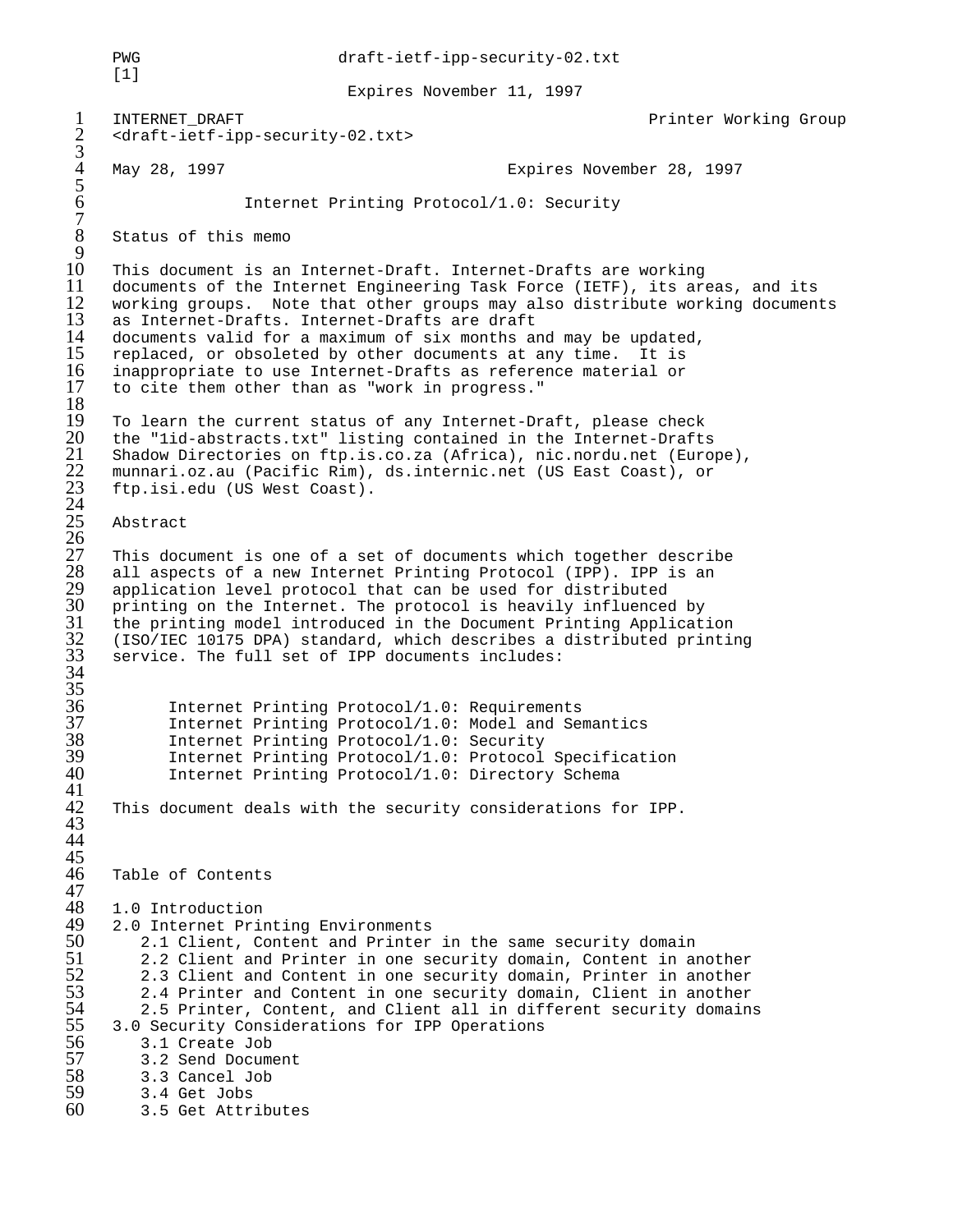PWG draft-ietf-ipp-security-02.txt [2] Expires November 11, 1997 61 4.0 IPP Security Threats and Methods of Attack  $62$  4.1 Threats<br> $63$  4.2 Methods 63 4.2 Methods of Attack 64 4.3 Quality of Service<br>65 5.0 Attacks vs. Security 9 65 5.0 Attacks vs. Security Services 66 6.0 Security Solutions<br>67 6.1 Comparison of un 67 6.1 Comparison of underlying technologies<br>68 6.2 Detailed description of selected tech  $68$  6.2 Detailed description of selected technologies<br> $69$  6.2.1 S/MIME 69 6.2.1 S/MIME<br>70 6.2.2 Transpo 70 6.2.2 Transport Layer Security (TLS)<br>
71 6.2.3 IPSec<br>
72 6.2.4 Simple Authentication and Secu<br>
73 6.2.5 Digest Access Authentication 6.2.3 IPSec 72 6.2.4 Simple Authentication and Security Layer 73 6.2.5 Digest Access Authentication<br>74 7.0 References<br>75 8.0 Author's addresses 7.0 References 8.0 Author's addresses 76 1.0 Introduction 78 79 The purpose of this document is to describe security considerations for the 80 Internet Printing Protocol (IPP). Internet Printing is the application of 80 Internet Printing Protocol (IPP). Internet Printing is the application of 81 Internet technology to network printing. Using Internet technology, users 81 Internet technology to network printing. Using Internet technology, users want<br>82 to be able to locate printers, install and configure printer software, query  $82$  to be able to locate printers, install and configure printer software, query<br> $83$  printers for capabilities and status, and submit and track print jobs. The 83 printers for capabilities and status, and submit and track print jobs. The<br>84 Internet Printing Protocol defines the network interface for many of these 84 Internet Printing Protocol defines the network interface for many of these<br>85 functions. functions. 86<br>87 87 It is required that the Internet Printing Protocol be able to operate within a<br>88 secure environment. Wherever possible, IPP ought to make use of existing 88 secure environment. Wherever possible, IPP ought to make use of existing<br>89 security protocols and services. IPP will not invent new security feature 89 security protocols and services. IPP will not invent new security features<br>90 when the requirements described in this document can be met by existing 90 when the requirements described in this document can be met by existing<br>91 protocols and services. Examples of such services include Transport Laye 91 protocols and services. Examples of such services include Transport Layer<br>92 Security (TLS) and Digest Access Authentication in HTTP. Security (TLS) and Digest Access Authentication in HTTP. 93<br>94 94 It is difficult to anticipate the security risks that might exist in any given<br>95 IPP environment. For example, if IPP is used within a given corporation over a 95 IPP environment. For example, if IPP is used within a given corporation over a<br>96 private network, the risks of exposing print data may be low enough that the 96 private network, the risks of exposing print data may be low enough that the 97 corporation will choose not to use encryption on that data. However, if the 98 connection between the client and the Printer is over a public network, the 98 connection between the client and the Printer is over a public network, the 99 client may wish to protect the content of the information during transmission 100 through the network with encryption. through the network with encryption.  $\frac{101}{102}$ 102 Furthermore, the value of the information being printed may vary from one use<br>103 of the protocol to the next. Printing payroll checks, for example, would have 103 of the protocol to the next. Printing payroll checks, for example, would have<br>104 a different value than printing public information from a file. a different value than printing public information from a file.  $\frac{105}{106}$ 106 Since we cannot anticipate the security levels or the specific threats that<br>107 any given IPP print administrator may be concerned with, IPP must be capable 107 any given IPP print administrator may be concerned with, IPP must be capable 108 of operating with different security mechanisms and security policies as 108 of operating with different security mechanisms and security policies as 109 required by the individual installation. Security policies might vary from 109 required by the individual installation. Security policies might vary from 110 very strong, to very weak, to none at all, and corresponding security  $110$  very strong, to very weak, to none at all, and corresponding security  $111$  mechanisms will be required. mechanisms will be required.  $\frac{112}{113}$ 2.0 Security Threats and Attacks  $\frac{114}{115}$ 115 Before discussing security concerns specifically as they relate to IPP, it<br>116 will be useful to quickly discuss and categorize security threats in a gen 116 will be useful to quickly discuss and categorize security threats in a general<br>117 way and discuss the means by which these threats are carried out. way and discuss the means by which these threats are carried out. 118<br>119 119 2.1 Threats<br>120 Security th Security threats fall into the following broad categories: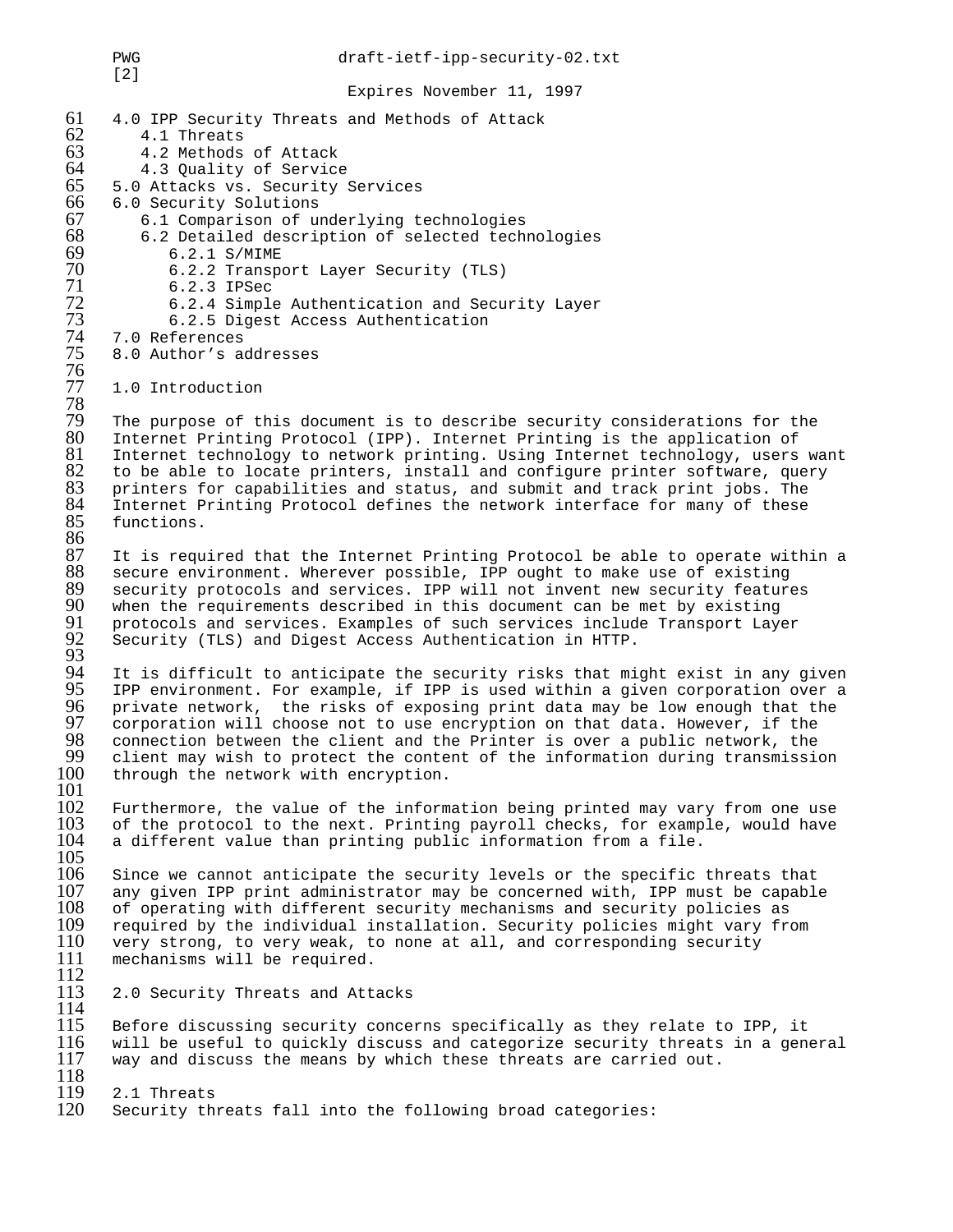PWG draft-ietf-ipp-security-02.txt [3] Expires November 11, 1997  $\frac{121}{122}$ 122 Resource stealing: The unauthorized use of facilities, such as printers,<br>123 Specific printer features, media, fonts, or logos etc, resulting in some specific printer features, media, fonts, or logos etc. resulting in some value to the perpetrator.  $\frac{124}{125}$ Vandalism: Similar to resource stealing, but usually without gain to the perpetrator. Often results in denial of service to other authorized users.  $\frac{126}{127}$ <br> $\frac{127}{128}$ <br> $\frac{129}{130}$ Leakage: The acquisition of information by unauthorized interceptors during transmission. 131 Tampering: The interception and altering of information during transmission. 133 2.2 Methods of Attack  $\frac{134}{135}$ <br>135 136 The methods by which security violations can be perpetrated depend upon<br>137 obtaining access to existing communication channels or establishing chan 137 obtaining access to existing communication channels or establishing channels<br>138 that masquerade as connections to a user with some desired authority. These 138 that masquerade as connections to a user with some desired authority. These<br>139 methods are: methods are:  $\frac{140}{141}$ 141 Masquerading: Submission of print jobs or performing other IPP operations<br>142 using the identity and password of another user without their authority, o 142 using the identity and password of another user without their authority, or by<br>143 using an access token or capability after the authorization to use it has 143 using an access token or capability after the authorization to use it has 144 expired. expired.  $\frac{145}{146}$ 146 Eavesdropping: Obtaining copies of documents and job instructions without<br>147 authority, either directly from the network or by examining information tl 147 authority, either directly from the network or by examining information that 148 is inadequately protected in storage. is inadequately protected in storage. 149<br>150 150 Document tampering: Interception documents or other print job related<br>151 information and altering their contents before passing them on to the 151 information and altering their contents before passing them on to the printer<br>152 or print server. or print server. 153<br>154<br>155 Replaying: Intercepting and storing print jobs or documents, and have them submitted again later. Example: Stock Certificate Printing. Protection against replaying requires the use of a nonce and/or time stamp.  $\frac{156}{157}$ <br>158 158 Spamming: Sending irrelevant or nonsensical print jobs or other IPP operations<br>159 to a printer or print server with the objective of overloading the system and 159 to a printer or print server with the objective of overloading the system and 160 prevent legal users to get service. prevent legal users to get service.  $\frac{161}{162}$ 162 Malicious Document Content Code: Sending documents that contain malicious code<br>163 which will bring the printer software into a loop or even ruin hardware 163 which will bring the printer software into a loop or even ruin hardware 164 components in the print device. Example: Using PostScript as a programming 165 language to run the printer into an infinite loop. language to run the printer into an infinite loop.  $\frac{166}{167}$ 3.0 Internet Printing Environments 168<br>169 169 It is now important to understand how the threats and attacks we have<br>170 discussed above apply to the various environments in which IPP will op discussed above apply to the various environments in which IPP will operate.  $\frac{171}{172}$ 172 The IPP Model encapsulates the important elements required for printing into<br>173 three simple objects, the Printer, the Job, and the Document. The Printer 173 three simple objects, the Printer, the Job, and the Document. The Printer<br>174 represents the functions associated with a physical output device along w 174 represents the functions associated with a physical output device along with 175 the spooling, scheduling, and multiple output device management often 175 the spooling, scheduling, and multiple output device management often<br>176 associated with a print server. An IPP client uses the IPP protocol to<br>177 operations on IPP objects on other network nodes. associated with a print server. An IPP client uses the IPP protocol to invoke operations on IPP objects on other network nodes. 178<br>179 179 The initial security needs of IPP are derived from two primary considerations.<br>180 First, the printing environments described in this document take into account First, the printing environments described in this document take into account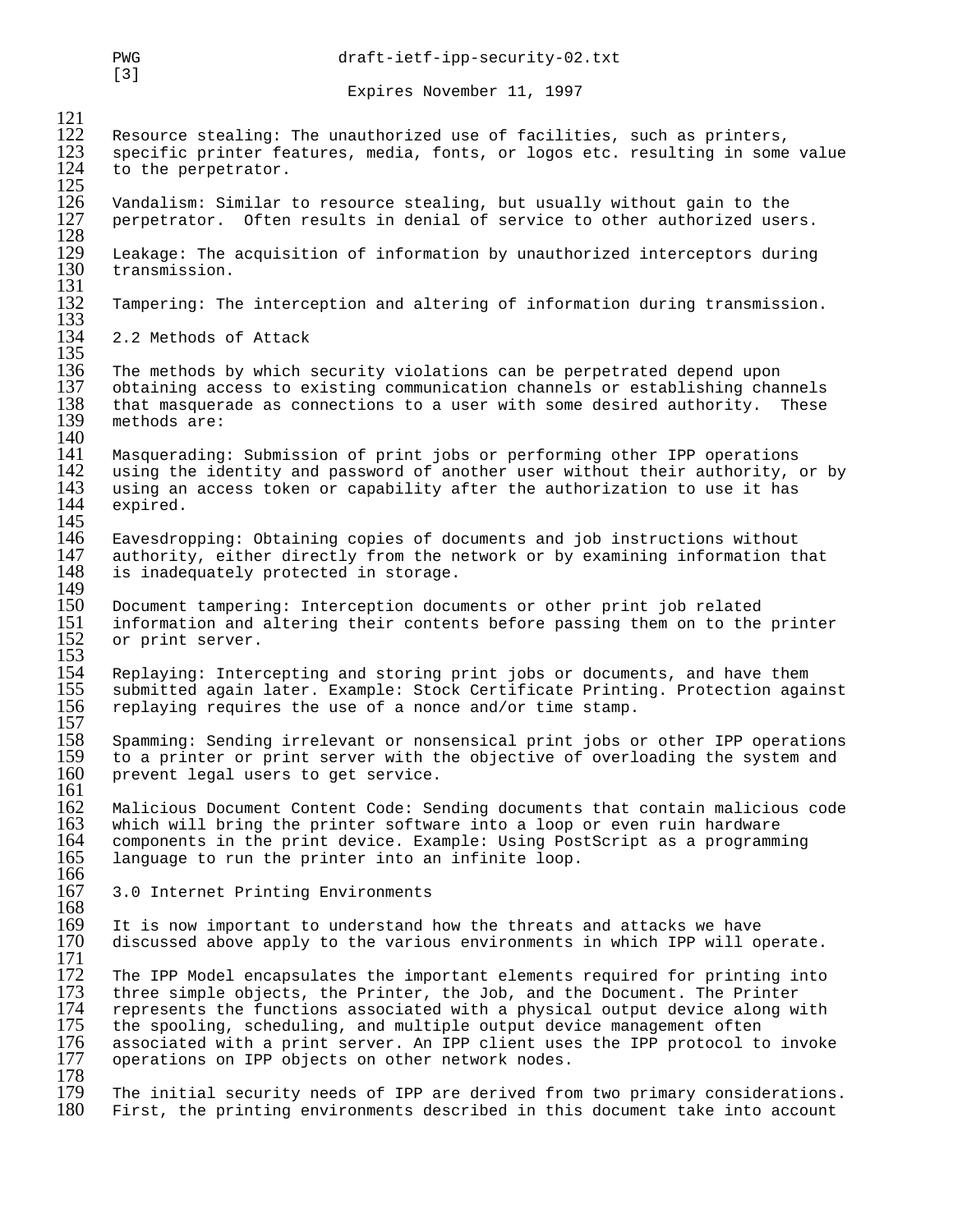$181$  the fact that the client, the Printer, and the document to be printed may all  $182$  exist in different security domains. When objects are in different security 182 exist in different security domains. When objects are in different security<br>183 domains the requirements for authentication and message protection are much 183 domains the requirements for authentication and message protection are much 184 stronger than when they are in the same domain. stronger than when they are in the same domain.

185 186 Secondly, the sensitivity and value of the content being printed will vary.<br>187 For example, a publicly available document does not require the same level 187 For example, a publicly available document does not require the same level of<br>188 privacy that a payroll document requires. There are at least two parties that 188 privacy that a payroll document requires. There are at least two parties that<br>189 have an interest in the value of the information being printed, the person 189 have an interest in the value of the information being printed, the person<br>190 asking to have the information printed and the person who originated the 190 asking to have the information printed and the person who originated the<br>191 information. This brings into the picture the need to worry about copyrio 191 information. This brings into the picture the need to worry about copyrights<br>192 and protection of the content. and protection of the content.

 $\frac{193}{194}$ 194 Security attacks are now described for the following IPP environments. Where<br>195 examples are provided they should be considered illustrative of the 195 examples are provided they should be considered illustrative of the<br>196 environment and not an exhaustive set. Not all of these environment: 196 environment and not an exhaustive set. Not all of these environments will<br>197 necessarily be addressed in initial implementations of IPP. necessarily be addressed in initial implementations of IPP. 198

3.1 Client, Document and Printer in the same security domain

201 202 This environment is typical of the traditional office where users print the<br>203 output of office applications on shared work-group printers, or where batch 203 output of office applications on shared work-group printers, or where batch<br>204 applications print their output on large production printers. Documents may 204 applications print their output on large production printers. Documents may<br>205 be included in a print request or printed by reference. Even though the 205 be included in a print request or printed by reference. Even though the 206 identity of the user may be trusted in this environment, a user might way 206 identity of the user may be trusted in this environment, a user might want to 207 protect the content of a document against such attacks as eavesdropping, 207 protect the content of a document against such attacks as eavesdropping,<br>208 replaying or tampering. replaying or tampering. 209

3.2 Client and Printer in one security domain, Document in another

 $\frac{211}{212}$ 212 In this environment, printing can only be done by reference (If the client<br>213 obtains the content prior to printing then this case defaults to the previ 213 obtains the content prior to printing then this case defaults to the previous<br>214 one). Examples of this environment include printing a document from a publicly 214 one). Examples of this environment include printing a document from a publicly 215 available source on the Internet, or a copy of a contract or purchase order 215 available source on the Internet, or a copy of a contract or purchase order<br>216 from a business partner, on a local Printer. In this environment the most 216 from a business partner, on a local Printer. In this environment the most 217 significant security requirement is protection against unauthorized access to<br>218 Documents. Furthermore, since the document crosses security domains, 218 Documents. Furthermore, since the document crosses security domains,<br>219 protection against eavesdropping and document tampering are required<br>220 document content is sensitive. protection against eavesdropping and document tampering are required when the document content is sensitive.

3.3 Client and Document in one security domain, Printer in another

 $224$  Examples of this environment include printing a document created by the client<br>225 on a publicly available printer, such as at a commercial print shop; or 225 on a publicly available printer, such as at a commercial print shop; or 226 printing a contract on a business partner's printer. This latter operat:<br>227 functionally equivalent to sending the contract to the business p printing a contract on a business partner's printer. This latter operation is 227 functionally equivalent to sending the contract to the business partner as a<br>228 facsimile. Printing sensitive information on a Printer in a different securit 228 facsimile. Printing sensitive information on a Printer in a different security<br>229 domain requires strong security measures. In this environment authentication<br>230 of the printer is required as well as protection again domain requires strong security measures. In this environment authentication 230 of the printer is required as well as protection against unauthorized use of<br>231 print resources. As in the previous case, since the document crosses security<br>232 domains, protection against eavesdropping and document print resources. As in the previous case, since the document crosses security domains, protection against eavesdropping and document tampering are also required. It will also be important in this environment to protect Printers against spamming and malicious document content code.  $\frac{234}{235}$ 

Additional security mechanisms are required for the printer to print by reference when the document is not in it's security domain 236<br>237<br>238<br>239

3.4 Printer and Document in one security domain, Client in another  $240$ 

 $[4]$ 

199

221

223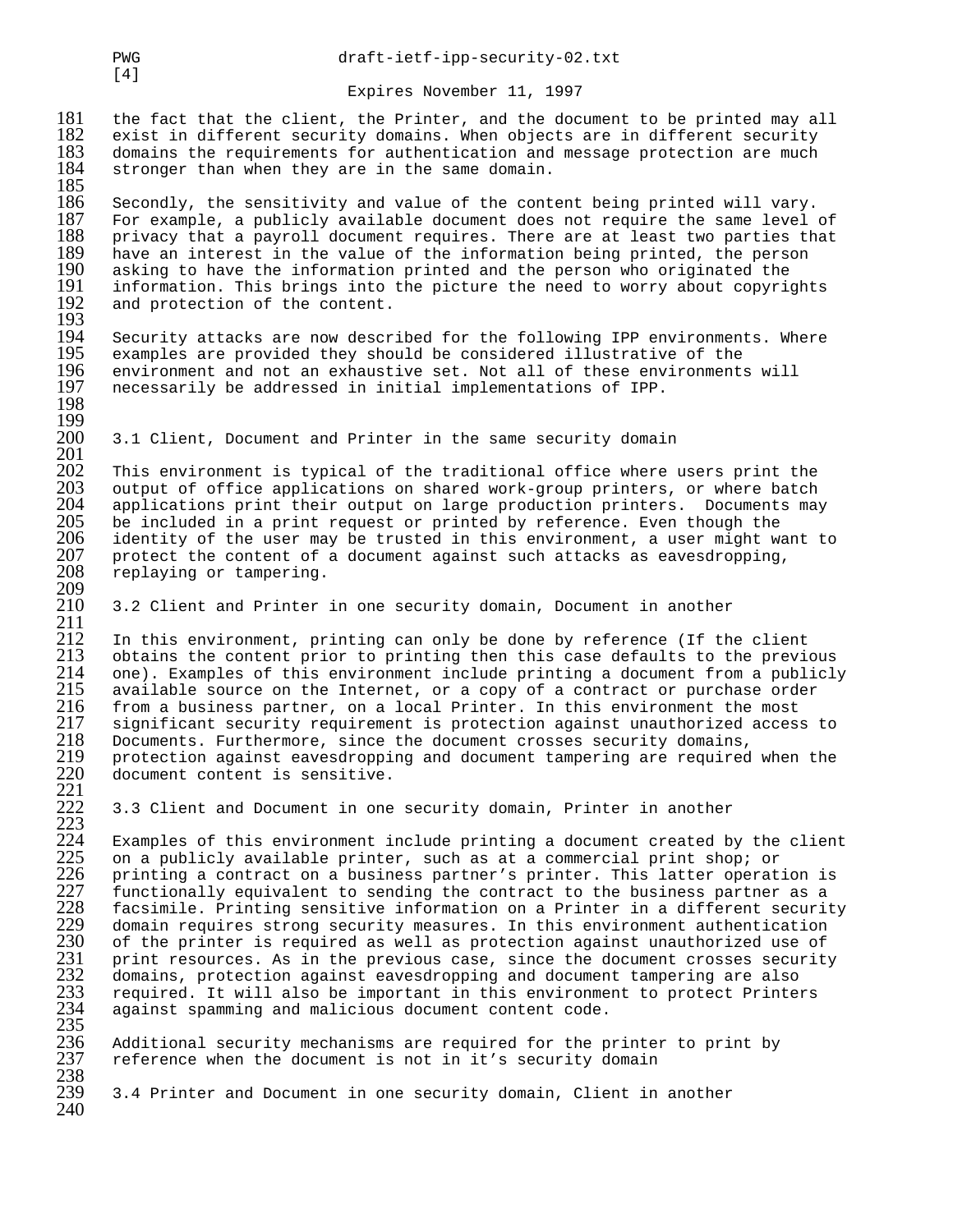241 Printing in this environment is by reference only. Examples would include an 242 employee at home connecting to his office through the Internet to print a 242 employee at home connecting to his office through the Internet to print a<br>243 document on a printer at work, or a student using the Internet to connect 243 document on a printer at work, or a student using the Internet to connect to 244 the college library and asking to have the results of a literature search 244 the college library and asking to have the results of a literature search<br>245 printed on the library's printer. Authentication of the printer and 245 printed on the library's printer. Authentication of the printer and<br>246 unauthorized use of print resources are major concerns in this envi: 246 unauthorized use of print resources are major concerns in this environment. 247 Protection against eavesdropping, document tampering and unauthorized access<br>248 to the document are also concerns if the content is sensitive. When Printers 248 to the document are also concerns if the content is sensitive. When Printers<br>249 are accessible from another security domain it will be important to protect<br>250 them against spamming and malicious document content code are accessible from another security domain it will be important to protect them against spamming and malicious document content code. 251

## 253 3.5 Printer, Document, and Client all in different security domains

 $\frac{253}{255}$ 255 Printing in this environment is by reference only. Examples include a person<br>256 at home using the Internet to print a document from a remote site, at a 256 at home using the Internet to print a document from a remote site, at a<br>257 commercial print shop. Unauthorized access to content and to print resow 257 commercial print shop. Unauthorized access to content and to print resources<br>258 is a major concern in this environment. Protection against eavesdropping, 258 is a major concern in this environment. Protection against eavesdropping, 259 document tampering and unauthorized access to the document are also concerns<br>260 if the content is sensitive. When Printers are accessible from another 260 if the content is sensitive. When Printers are accessible from another<br>261 security domain it will be important to protect them against spamming a 261 security domain it will be important to protect them against spamming and malicious document content code. malicious document content code. 263

## 4.0 Security Services

266 267 Now that we have decribed the security threats that exist in the various 268 environments in which IPP may operate, we will discuss the security serv 268 environments in which IPP may operate, we will discuss the security services<br>269 that are generally available to counter these threats. Security in general 269 that are generally available to counter these threats. Security in general<br>270 encompasses the software and hardware functionality to deliver the following 270 encompasses the software and hardware functionality to deliver the following<br>271 services: services:

 $^{272}_{273}$ 273 Authorization: Only authorized users should be able to gain access to systems,<br>274 applications, data or services. Authorization may be based on authenticated 274 applications, data or services. Authorization may be based on authenticated<br>275 identity, location, time of day, role, possession of a physical device or 275 identity, location, time of day, role, possession of a physical device or<br>276 token, or other criterion. token, or other criterion.

 $\frac{277}{278}$ 278 Authentication: Authentication is the process of proving who a user or system<br>279 is, and may apply to individual identities, roles, or groups. Authentication 279 is, and may apply to individual identities, roles, or groups. Authentication<br>280 may be done with traditional methods such as passwords or challenge-response may be done with traditional methods such as passwords or challenge-response mechansisms, or with publicly recognized methods such as certificates.  $\frac{281}{282}$ <br>282

283 Message Protection: Access control protects data when it is within a secure 284 system environment. However, when data must travel outside of a secure system,<br>285 such as across a public network, it needs to be protected. Message protection 285 such as across a public network, it needs to be protected. Message protection<br>286 includes the following: includes the following: 287

288 Data origin authentication guarantees that the data originates from an identified source.

291 Privacy protection guarantees that the data cannot be observed except by authorized parties.

294 Integrity protection guarantees that the data cannot be undetectably<br>295 modified except by authorized parties. modified except by authorized parties.

296 297 Non-repudiation protection guarantees that actions taken on data cannot<br>298 be denied by the subjects performing those actions. be denied by the subjects performing those actions. 299

[5]

252

 $\frac{264}{265}$ 

 $\frac{290}{291}$ 

293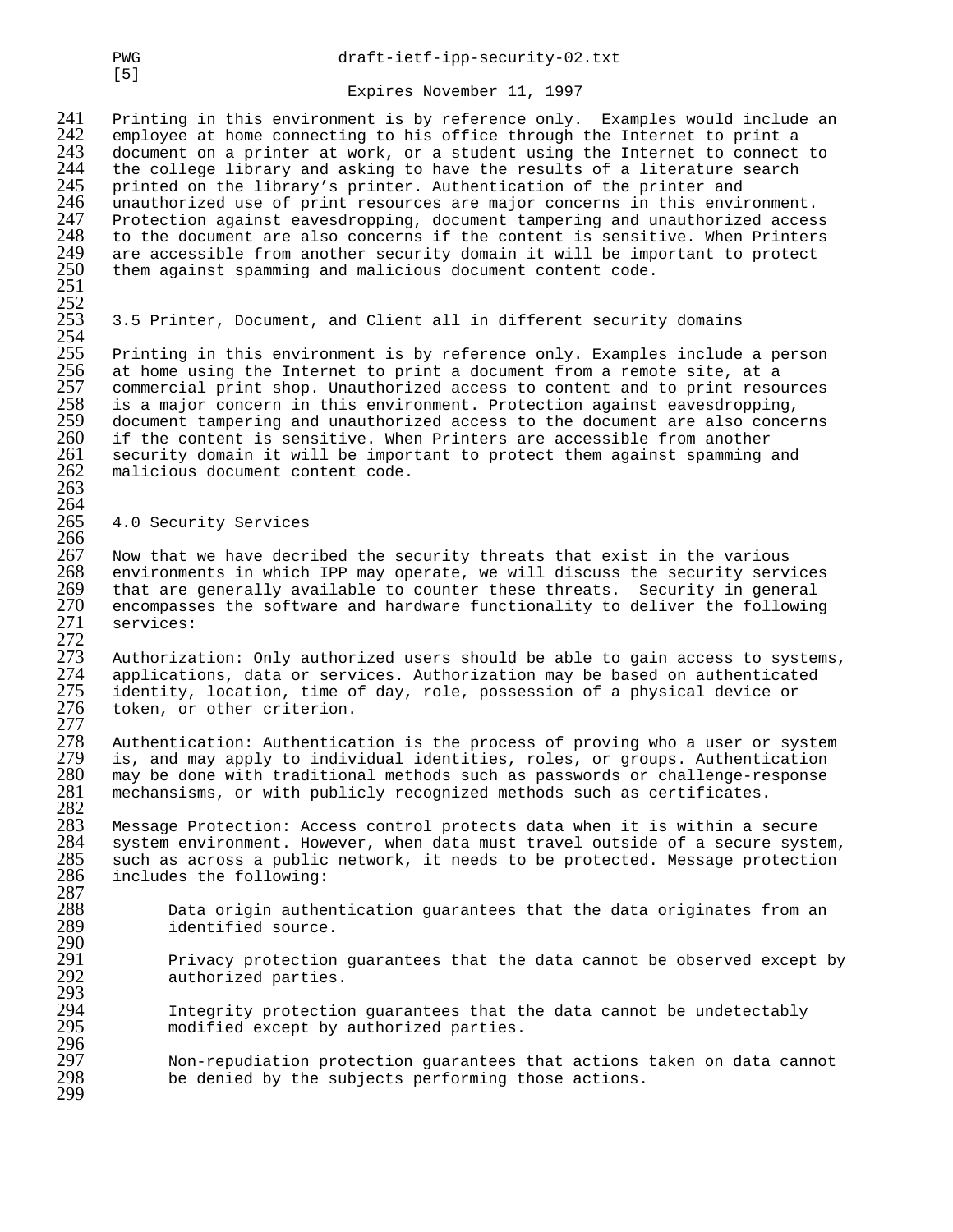300 Liability: Responsibility of the user for the printed content. This holds the 301 user accountable for making payments, usage of special resources like 301 user accountable for making payments, usage of special resources like 302 transparencies, color printing, etc. The printer is also responsible for the 303 services performed and will be held responsible for it. services performed and will be held responsible for it. 304<br>305 305 Provability of Service: The printer should be able to prove that it performed<br>306 correctly according to the job attributes which the client/user had indeed

306 correctly according to the job attributes which the client/user had indeed<br>307 issued. Example: The printer should be able to prove that the job request wa 307 issued. Example: The printer should be able to prove that the job request was 308 indeed a monochrome when the user claims it issued a color copy. Provability<br>309 of service requires non-repudiation. of service requires non-repudiation.

310<br>311 311 Payment and Accounting System: It is a mistake to charge the wrong person when someone has issued a print request. 313

 $\frac{314}{315}$ 315 5.0 Applying Security to IPP Operations

 $\frac{316}{317}$ 317 An IPP client uses the IPP protocol to invoke operations on remote Printer and<br>318 Job objects. We now need to understand which security services are required  $318$  Job objects. We now need to understand which security services are required  $319$  for the various IPP operations. The IPP Operations are: for the various IPP operations. The IPP Operations are:

320<br>321 321 CreateJob - Create an instance of a Job object<br>322 SendDocument - Append enclosed data to a Job ol 322 SendDocument - Append enclosed data to a Job object<br>323 PrintJob - Print the enclosed job, with attributes 323 PrintJob - Print the enclosed job, with attributes 324 Modify - Modify the state of a Printer or Job object<br>325 Validate - Validate attributes for a specific object<br>326 GetJobs - Return job queue information for a Printer<br>327 GetAttributes - Return attribute information fo Validate - Validate attributes for a specific object GetJobs - Return job queue information for a Printer object GetAttributes - Return attribute information for a Printer of Job object

328<br>329 329 Issue: One aspect of IPP as currently defined is that different operations are<br>330 directed to different URLs, even during the life of a single print job. This 330 directed to different URLs, even during the life of a single print job. This 331 means that security handshaking may have to be established for each operation 332 independently (since it has been suggested that these operations may actually<br>333 be performed on different servers). Is this okay? Is this issue significant 333 be performed on different servers). Is this okay? Is this issue significant enough that we need simplify the model in this respect?

335<br>336 336 Issue: This section exposes the potential need to have different security 337 handshaking and levels for different operations. For example, do we need the 338 same security level for cancelling a job as we need for submitting the job in<br>339 the first place? Should the initial version of IPP assume the same level of 339 the first place? Should the initial version of IPP assume the same level of 340 security for any operation? security for any operation?

341<br>342 5.1 CreateJob

343<br>344 344 When creating a print job, authentication of the client and the Printer are<br>345 primary security considerations. Client authentication, along with 345 primary security considerations. Client authentication, along with 346 authorization, protects against unauthorized use of print resources. Printer<br>347 authentication guarantees the identitity of the remote Printer. authentication guarantees the identitity of the remote Printer. 348<br>349

5.2 SendDocument

350<br>351 When sending document content to the Printer, message protection is the primary security service required. 352<br>353

354 5.3 PrintJob

354<br>355<br>356 356 PrintJob combines the functions of CreateJob and SendDocument, therefore authentication, authorization, and message protection are all required. 358

[6]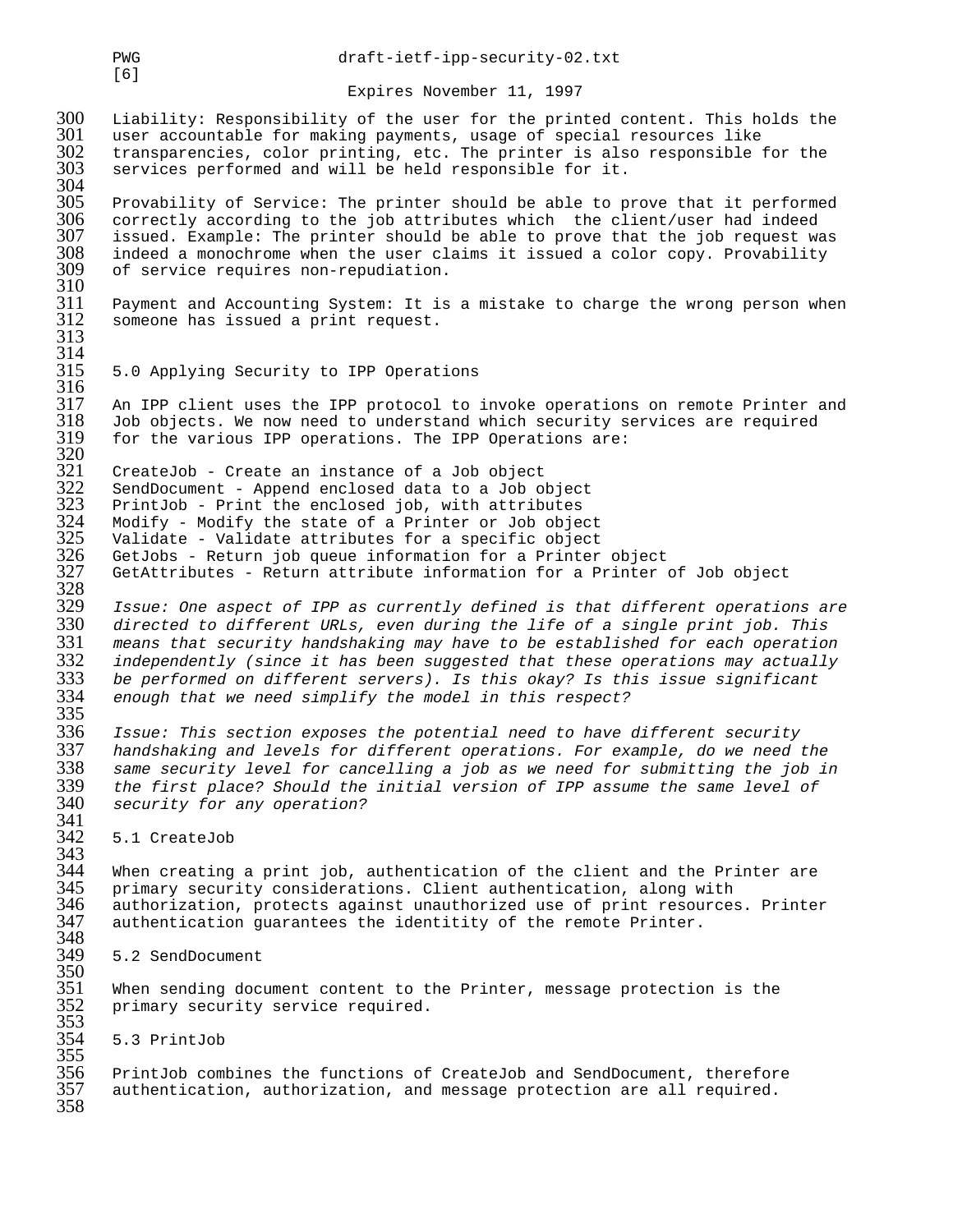PWG draft-ietf-ipp-security-02.txt

Expires November 11, 1997

359 5.4 ModifyJob

360<br>361 361 Currently ModifyJob is only used to cancel a job. An end user may only be 362 allowed to cancel his or her own print jobs. Therefore authentication is required to protection against unauthorized cancellation of a job. required to protection against unauthorized cancellation of a job.

5.5 Validate

366<br>367  $367$  – Validate is used to validate the attributes of a remote object. Administrators<br> $368$  – may choose to restrict the ability for certain end users to see the attributes  $368$   $\,$  may choose to restrict the ability for certain end users to see the attributes<br> $369$   $\,$  of a Printer, so authentication and authorization are required services. of a Printer, so authentication and authorization are required services. 370

5.6 GetJobs

372<br>373<br>374 374 The level of security associated with the GetJobs operation depends on the 375 policy set by an administrator. One common policy is for the complete job 376 queue to be returned to anyone who asks. This policy requires no security. 377 For more secure Printers, a common policy is to list details only on the print<br>378 jobs owned by the end user, while giving little or no details about other 378 jobs owned by the end user, while giving little or no details about other 379 jobs. This policy requires client authentication and authorization to match<br>380 the client to the print jobs. the client to the print jobs.

381<br>382 5.7 GetAttributes

383<br>384 384 Issue: Can an administrator also determine the level of security associated with getting the attributes of a printer? 386

389 6.0 Common Security Scenarios

390<br>391  $391$  As discussed early in this document,we cannot anticipate the security levels  $392$  or the specific threats that any given IPP print administrator may be 392 or the specific threats that any given IPP print administrator may be<br>393 concerned with. Security policies might vary from very strong, to ver 393 concerned with. Security policies might vary from very strong, to very weak,<br>394 to none at all, and corresponding security mechanisms will be required. In 394 to none at all, and corresponding security mechanisms will be required. In<br>395 this section we will describe what we believe to be four common scenarios. this section we will describe what we believe to be four common scenarios.

- 396<br>397
- 397 1) no security at all 398 2) Message protection during transmission
- 399 3) client authentication and authorization
	- 4) mutual authentication, authorization, and message protection
- 401<br>402 Category 1

403<br>404 404 If the server requires no authorization and the client wants no message<br>405 protection the client can send the print job, i.e., the job content and  $405$  protection the client can send the print job, i.e., the job content and the  $406$  job attributes without invoking any security mechanisms. The printer will 406 job attributes without invoking any security mechanisms. The printer will<br>407 print the job for the client. Note however, when documents are not public. 407 print the job for the client. Note however, when documents are not publicly<br>408 accessible, print by reference requires additional security requirements not 408 accessible, print by reference requires additional security requirements not available for version 1.0.

410<br>411 Category 2

 $^{412}_{413}$ 413 There are two types of security that could be used to provide message<br>414 protection. These are channel security and object security. In the fi 414 protection. These are channel security and object security. In the first case,<br>415 the transport medium must be made secure by mutual authentication. Then 415 the transport medium must be made secure by mutual authentication. Then 416 everything between the client and server is encrypted by the transport r everything between the client and server is encrypted by the transport medium.

[7]

364<br>365

371

387 388<br>389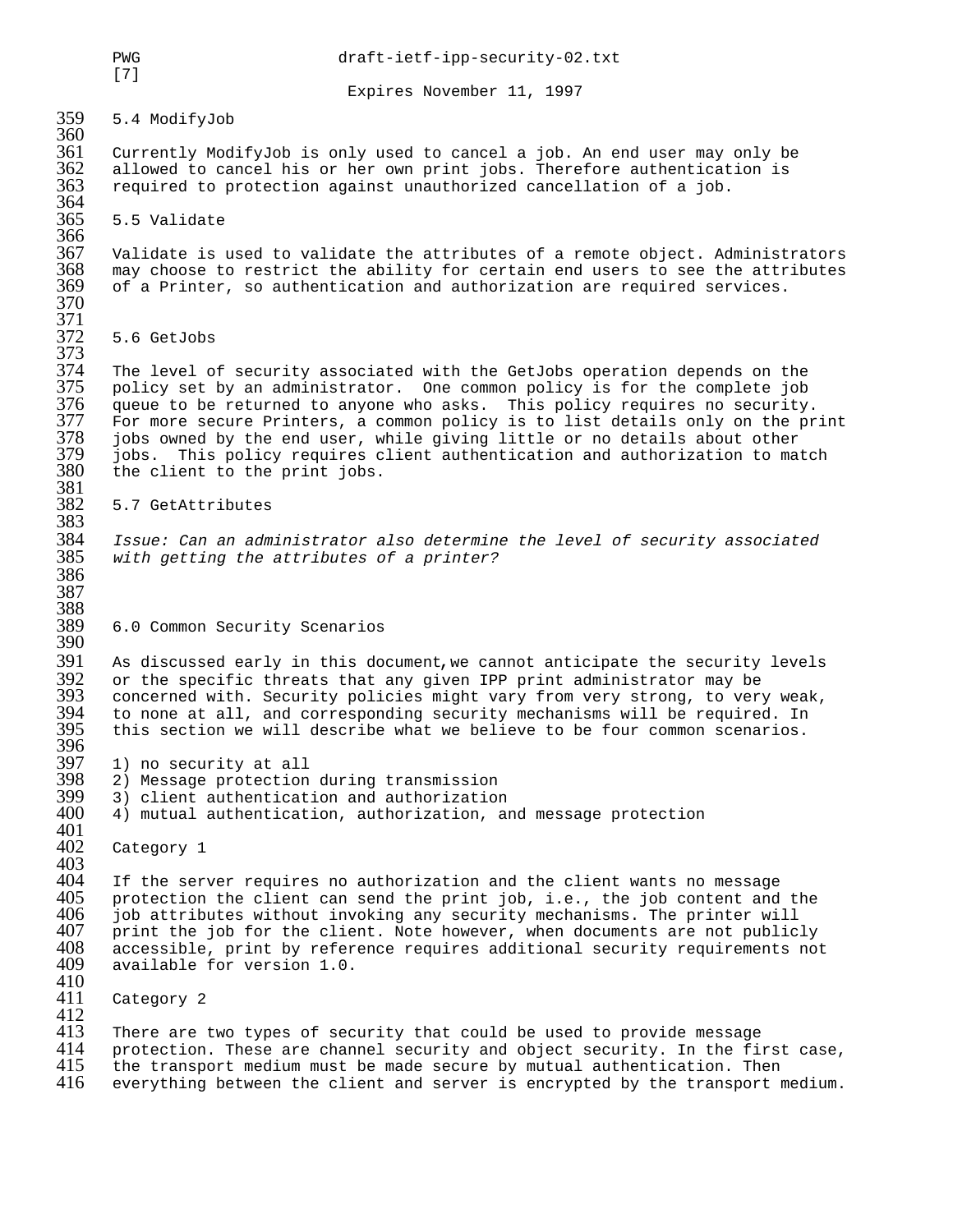PWG draft-ietf-ipp-security-02.txt [8] Expires November 11, 1997 417 The transport medium can be either of the following: transport layer security 418 (TLS) or network layer security (IPSec). (TLS) or network layer security (IPSec). 419<br>420 420 In the case of object security, each object is encrypted and sent over either<br>421 a secure or an insecure channel. The recipient has the corresponding key to 421 a secure or an insecure channel. The recipient has the corresponding key to 422 decrypt the object and get the contents. The most widely used object securities mechanisms are S/MIME, S-HTTP and PGP/MIME. S/MIME and PGP decrypt the object and get the contents. The most widely used object security 423 mechanisms are S/MIME, S-HTTP and PGP/MIME. S/MIME and PGP/MIME are email systems.  $425$ <br> $426$ Category 3  $\frac{427}{428}$ 428 The third category requires client authentication which may also be used for<br>429 authorization. A user ID and password may be used for authorization purposes 429 authorization. A user ID and password may be used for authorization purposes,<br>430 and may be encrypted by the lower security layer. S/MIME and TLS are good 430 and may be encrypted by the lower security layer. S/MIME and TLS are good<br>431 examples of this. TLS supports both one sided and mutual authentication ar 431 examples of this. TLS supports both one sided and mutual authentication and 432 can also be used for this category. can also be used for this category. 433<br>434 Category 4 435<br>436 436 The fourth category requires mutual authentication and message protection. TLS<br>437 and SSL3 are good channel level security providers in this category. and SSL3 are good channel level security providers in this category. 438<br>439 Category Selection. 440<br>441 441 A security protocol will be used by IPP depending upon the security selection<br>442 made by the client. This requires that the right handshake messages be passed. 442 made by the client. This requires that the right handshake messages be passed.<br>443 These are described in more detail in following sections. These are described in more detail in following sections. 444 445<br>446 Status of Job and Event Notification. 447 448 Issue: The following paragraph needs to be worked on. I'm concerned with the<br>449 possible complexity introduced here. possible complexity introduced here. 450<br>451 451 For knowing the status of the job, or for performing more operations on the<br>452 job, the session identifier could be reused if the call needs to be made to 452 job, the session identifier could be reused if the call needs to be made to<br>453 the same server. Otherwise the whole set of selections needs to be made, the 453 the same server. Otherwise the whole set of selections needs to be made, the<br>454 security level can be inherited from the job submission or made independently security level can be inherited from the job submission or made independently. 455 456<br>457 Issue: Does notification require any security? 458<br>459 7.0 Comments on existing security technologies 460<br>461 461 TLS - Transport Layer Security: Seems OK, is near completion in the IETF and<br>462 existing SSL product are probably compliant, or can be made compliant without 462 existing SSL product are probably compliant, or can be made compliant without much effort. 464<br>465 465 SSL 2 and SSL 3 - Secure Socket Layer: Proprietary solution initially by<br>466 Netscape, but TLS is very close. 466 Netscape, but TLS is very close.<br>467 Cannot be used as reference in a Cannot be used as reference in an IETF RFC. 468<br>469 469 PGP/MIME - Pretty Good Privacy MIME variant: The original PGP is widely 470 deployed (but not much liked by the US government). The PGP/MIME version is<br>471 now being worked on but is still not out, not yet stable, and not yet 471 now being worked on but is still not out, not yet stable, and not yet<br>472 implemented and deploved. Timing problem. implemented and deployed. Timing problem. 473<br>474 474 S/MIME - Secure MIME: Currently a private implementation from RSA. Although<br>475 coming out as product from a number of vendors, unlikely to make it on the coming out as product from a number of vendors, unlikely to make it on the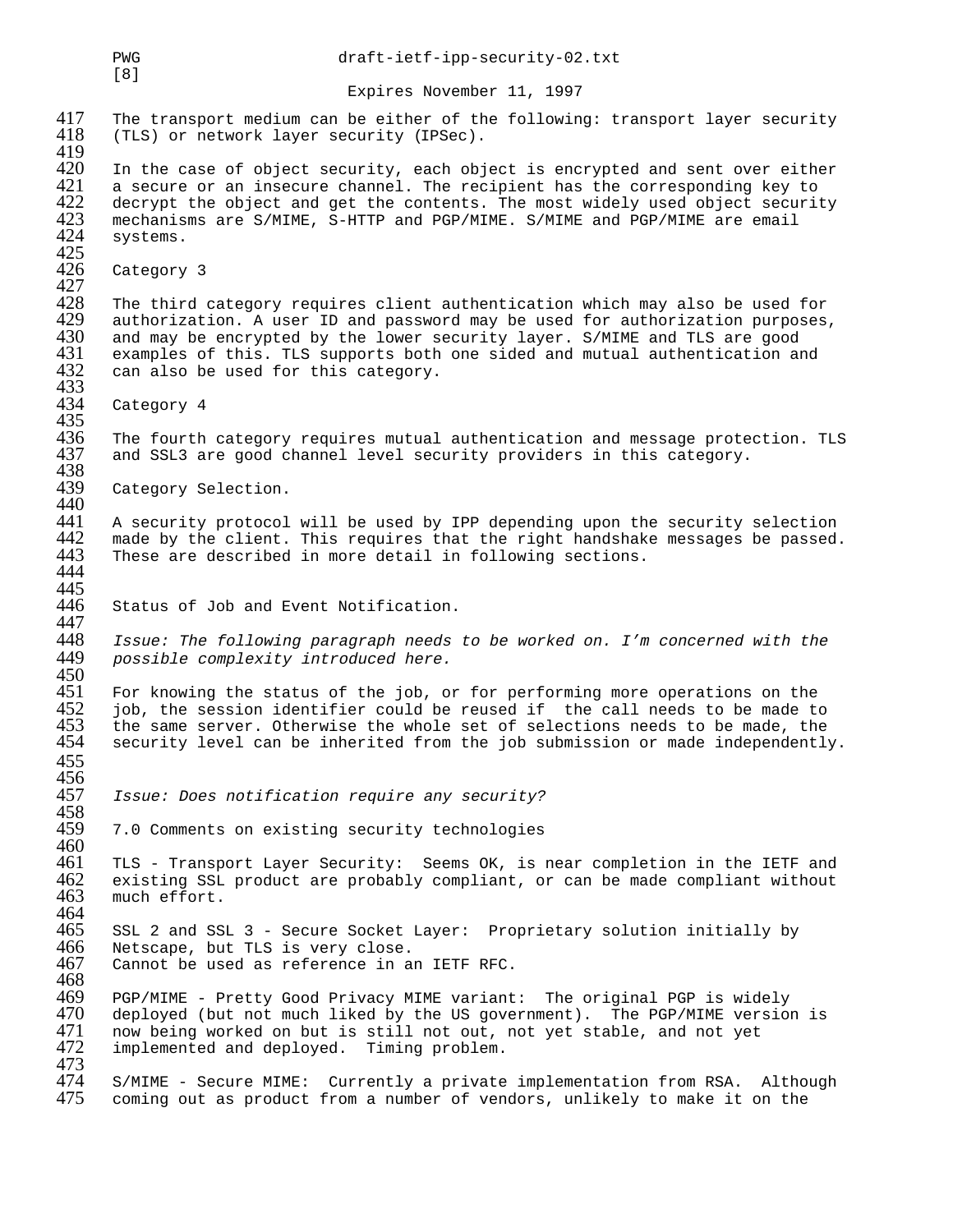476 IETF standards track unless RSA decides to release their proprietary products<br>477 as open standards. This is unlikely to happen in the time frame that we need. as open standards. This is unlikely to happen in the time frame that we need. 478<br>479 479 SASL - Simple Authentication and Session Layer: This seems to be winning mind<br>480 share in the IETF, but is really only a security feature negotiation protocol 480 share in the IETF, but is really only a security feature negotiation protocol<br>481 and does not provide any security services in itself. Hence quite limited 481 and does not provide any security services in itself. Hence quite limited 482 usefulness. Also it is too new to be finished in the time frame that we need,<br>483 it is not yet even an Internet-Draft from a WG. it is not yet even an Internet-Draft from a WG. 484<br>485 485 HTTP 1.1 Security Extensions, RFC 2069: This provides some limited security<br>486 services, mainly only client side authentication. It transmits a 486 services, mainly only client side authentication. It transmits a 487 cryptographic digest derived from the username, password, and a server<br>488 canerated challenge. generated challenge. 489<br>490 490 SHTTP - Secure HTTP: Although on the IETF standards track, this seems to lack<br>491 some important features and does not seem to go anywhere in the market place. some important features and does not seem to go anywhere in the market place. 492<br>493 493 PEM - Privacy Enhanced Mail. Specified in IEF RFCs 1421-1424. It was an early 494 standard for securing email that specified a message format and a hierarchy<br>495 structure for certification authorities (CAs). structure for certification authorities (CAs). 496<br>497 497 MOSS - MIME Object Security Services. Offers the same functionality as PEM,<br>498 but does not force a single trust model, and allows the identification of 498 but does not force a single trust model, and allows the identification of 499 users by names that don't have any relationship to X.500, such as E-mail 499 users by names that don't have any relationship to X.500, such as E-mail  $500$  addresses. addresses.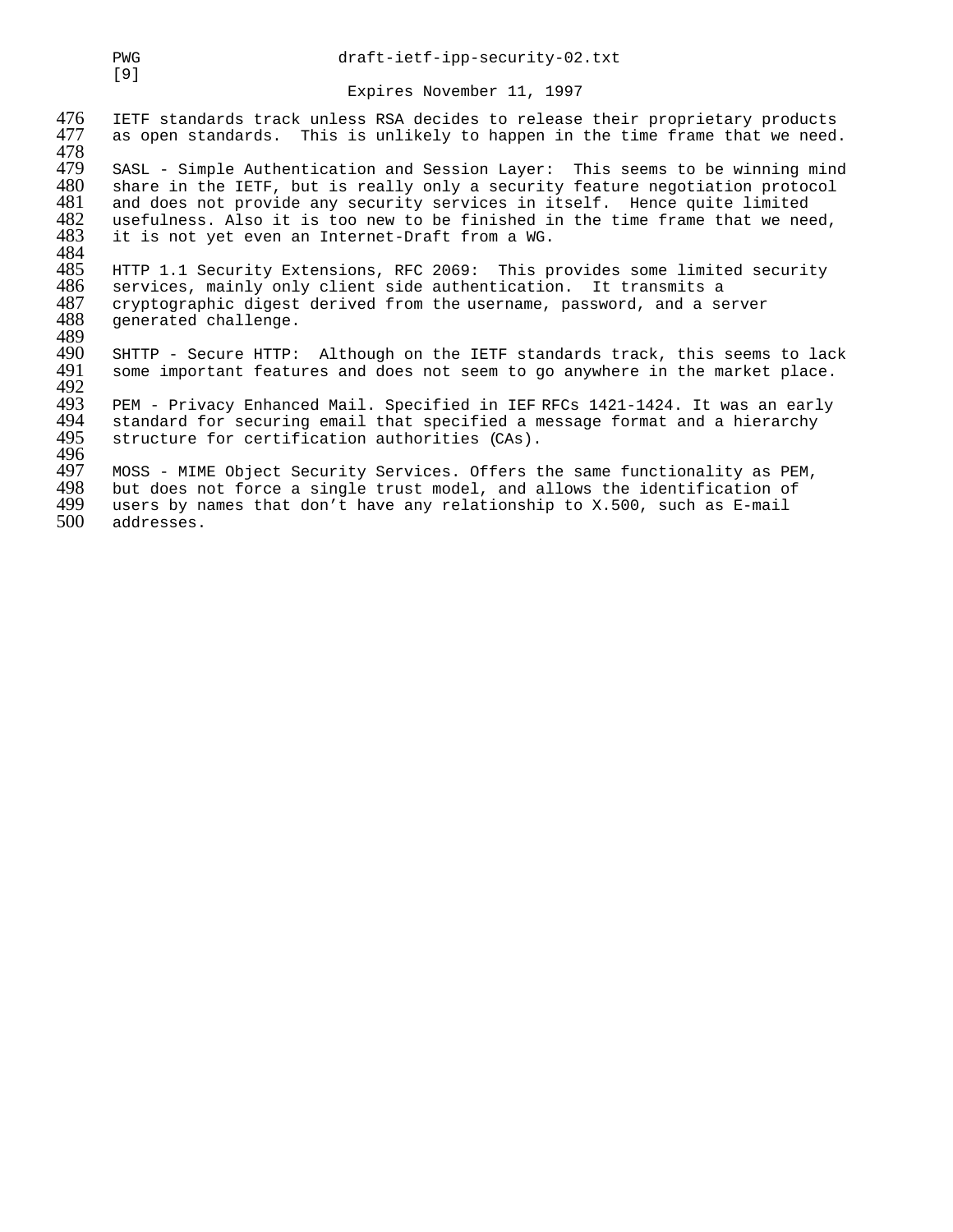501 IPSec is an IETF standards track protocol for security on the IP layer. It 502 consists of two separate mechanisms. The IP Authentication Header (AH) and the<br>503 IP Encapsulating Security Payload (ESP). They can be used together or 503 IP Encapsulating Security Payload (ESP). They can be used together or<br>504 separately. The IP Authentication header provides integrity and authe 504 separately. The IP Authentication header provides integrity and authentication<br>505 of IP datagrams. The IP Encapsulating Security Payload provides integrity, 505 of IP datagrams. The IP Encapsulating Security Payload provides integrity, 506 authentication and privacy. IPSec allows for either host keys or user keys to 507 be used in security. IPSec can satisfy the IPP requirements for integrity and 508 privacy. IPP Authentication, however, would require both IPSec use user keys 509 and that the IPP application request use their own IPSec security association.<br>510 Both requirements are recommended by IPSec but are not required. Both requirements are recommended by IPSec but are not required.

511<br>512

513

512 7.1 Comparison of technologies implementing object security

| Technology | Certification        | Scaleability       | Comments           |  |
|------------|----------------------|--------------------|--------------------|--|
|            | structure            |                    |                    |  |
| S/MIME     | Hierarchies with     | Scaleable from     | Interoperability   |  |
|            | roles of user and    | small groups to    | with focus on      |  |
|            | certifier formalized | large enterprises. | email.             |  |
| PGP        | Key-ring or web-of-  | Small work groups  | Specification and  |  |
|            | trust                | only               | application.       |  |
| PEM        | Hierarchy            | Large enterprises. | RFC 1421-1424.     |  |
|            |                      | Not easy to scale  | Cannot handle MIME |  |
|            |                      | downward           | - 7bit text only.  |  |
| MOSS       | Hierarchy            | Scaleable.         | Not inter-operable |  |
|            |                      |                    | between different  |  |
|            |                      |                    | implementations    |  |

514<br>515

7.2 Specific features of various technologies:

516 7.2.1 S/MIME: (Secure/Multipurpose Internet Mail Extensions)

517<br>518

Security services and features offered:

- 519 a. Sender Authentication is provided using digital signatures. The recipient 520 reads the sender's digital signature. Non-repudiation of origin is also  $520$  reads the sender's digital signature. Non-repudiation of origin is also  $521$  achieved using digital signatures. achieved using digital signatures.
- 522 b. Privacy (using encryption).
- 523 c. Integrity is achieved by using hashing to detect message tampering.
- 524 d. Provides anonymity by using anonymous e-mailers and gateways. The digital<br>525 signature and the original message are placed in an encrypted digital 525 signature and the original message are placed in an encrypted digital<br>526 envelope. envelope.
- 527 e. Supports DES, Triple-DES, RC2.
- 528 f. X.509 digital certificates supported.
- 529 g. Supports PKCS #7(cryptographic message formatting, architecture for<br>530 certificate-based key management) and #10(message for certification 530 certificate-based key management) and #10(message for certification<br>531 request). request).

532<br>533 Usage, implementation and interoperability:

- 534 a. Used to securely transmit e-mail messages in MIME format.
- 535 b. Public domain mailer RIPEM available.
- 536 c. RSA's toolkit TIPEM (Toolkit for Interoperable Privacy Enhanced Messaging)<br>537 can be used to build S/MIME clients. It includes C object code for digital 537 can be used to build S/MIME clients. It includes C object code for digital<br>538 envelopes, digital signatures and digital certificate operations. envelopes, digital signatures and digital certificate operations.
- 539 d. Any two packages that implement S/MIME can communicate securely.
- 540 e. Compatible with IMAP (Internet Message Access Protocol RFC 1730).

[10]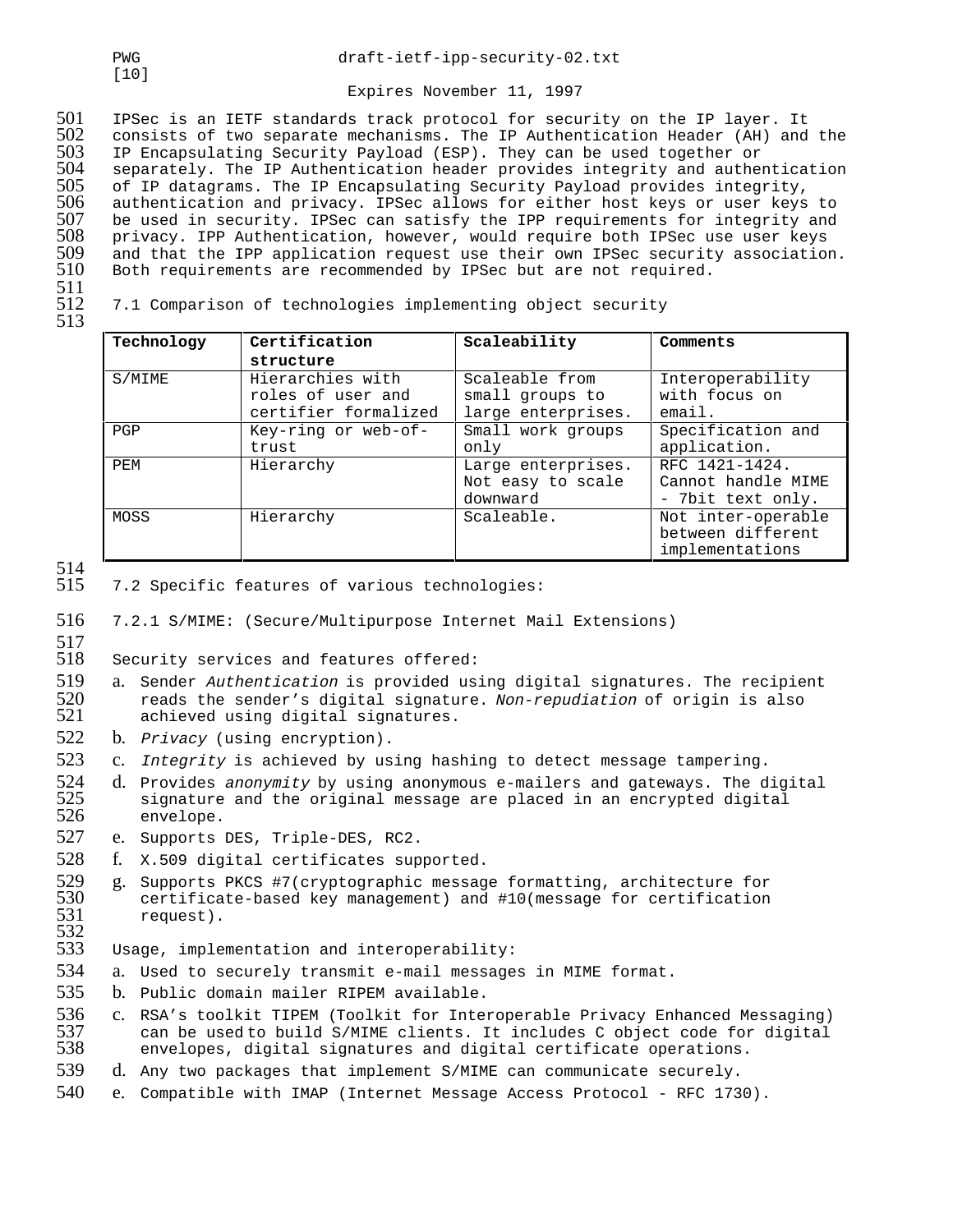$[11]$ 

Expires November 11, 1997

541 f. S/MIME works both on the Internet or any other e-mail environment. 542

543 7.2.2 Transport Layer Security 1.0 (TLS)

544 TLS is a two layered protocol. The lower level TLS Record Protocol that sits<br>545 on top of TCP and the TLS Handshake Protocol. The TLS Handshake protocol 545 on top of TCP and the TLS Handshake Protocol. The TLS Handshake protocol<br>546 consists of a suite of three sub protocols which are used to allow peers 546 consists of a suite of three sub protocols which are used to allow peers to<br>547 agree upon security parameters for the record layer, authenticate themselves 547 agree upon security parameters for the record layer, authenticate themselves,<br>548 instantiate negotiated security parameters, and report error conditions to 548 instantiate negotiated security parameters, and report error conditions to each other. TLS is application protocol independent. It is based on SSL v3.

- 550 Security services and features offered:
- 552 a. Privacy: (optional). Uses symmetric keys. Encryption done by the TLS Record<br>553 Protocol. The keys are generated for each connection by the TLS Handshake 553 Protocol. The keys are generated for each connection by the TLS Handshake Protocol.
- 555 b. Integrity: Using keyed MAC. Hash functions (SHA, MD5) are used for MAC<br>556 computations. computations.
- 557 c. Authentication (Both one-sided and Mutual): The TLS Handshake Protocol uses<br>558 public key cryptography. Encryption algorithms are negotiated. public key cryptography. Encryption algorithms are negotiated.
- 559<br>560 Usage, implementation and interoperability:
- 561 a. Interoperability: Independent applications can be developed utilizing TLS 562 and successfully exchange cryptographic parameters without knowledge of 563 each others code. Cannot inter-operate with SSL 3.0 each others code. Cannot inter-operate with SSL 3.0
- 564 b. Extensibility: New encryption methods can be incorporated as necessary.
- 565 c. Efficiency: To reduce the number of sessions that need to be established 566 from scratch, TLS provides session caching scheme. from scratch, TLS provides session caching scheme.
- 567 d. Other operations: Compression, fragmentation is done by the TLS Record 568 Protocol.

569<br>570 Handshake protocol steps:

- 571 1. Exchange hello messages to agree on algorithms, exchange random values, and 572 check for session resumption. check for session resumption.
- 573 2. Exchange the necessary cryptographic parameters to allow the client and 574 server to agree on a premaster secret. server to agree on a premaster secret.
- 575 3. Exchange certificates and cryptographic information to allow the client and 576 server to authenticate themselves. server to authenticate themselves.
- 577 4. Generate a master secret from the premaster secret and exchanged random<br>578 values. values.
- 579 5. Provide security parameters to the record layer.
- 580 6. Allow the client and server to verify that their peer has calculated the<br>581 same security parameters and that the handshake occurred without tampering 581 same security parameters and that the handshake occurred without tampering<br>582 by an attacker. by an attacker.

ClientHello

**TLS SSL 2 SSL 3**

ClientHello

with SSL3

clients.

SSL3 Server responds

ServerHello to TLS

TLS clients who wish to talk to SSL 2.0 servers should send ClientHello using SSL2 format.

583

585

**Message directi on**

C >S ClientHello

TLS clients who wish to talk to SSL 3.0 servers should send ClientHello using SSL3 format.

## 584 7.2.3 Comparison of TLS, SSL versions 2 and 3 handshake protocols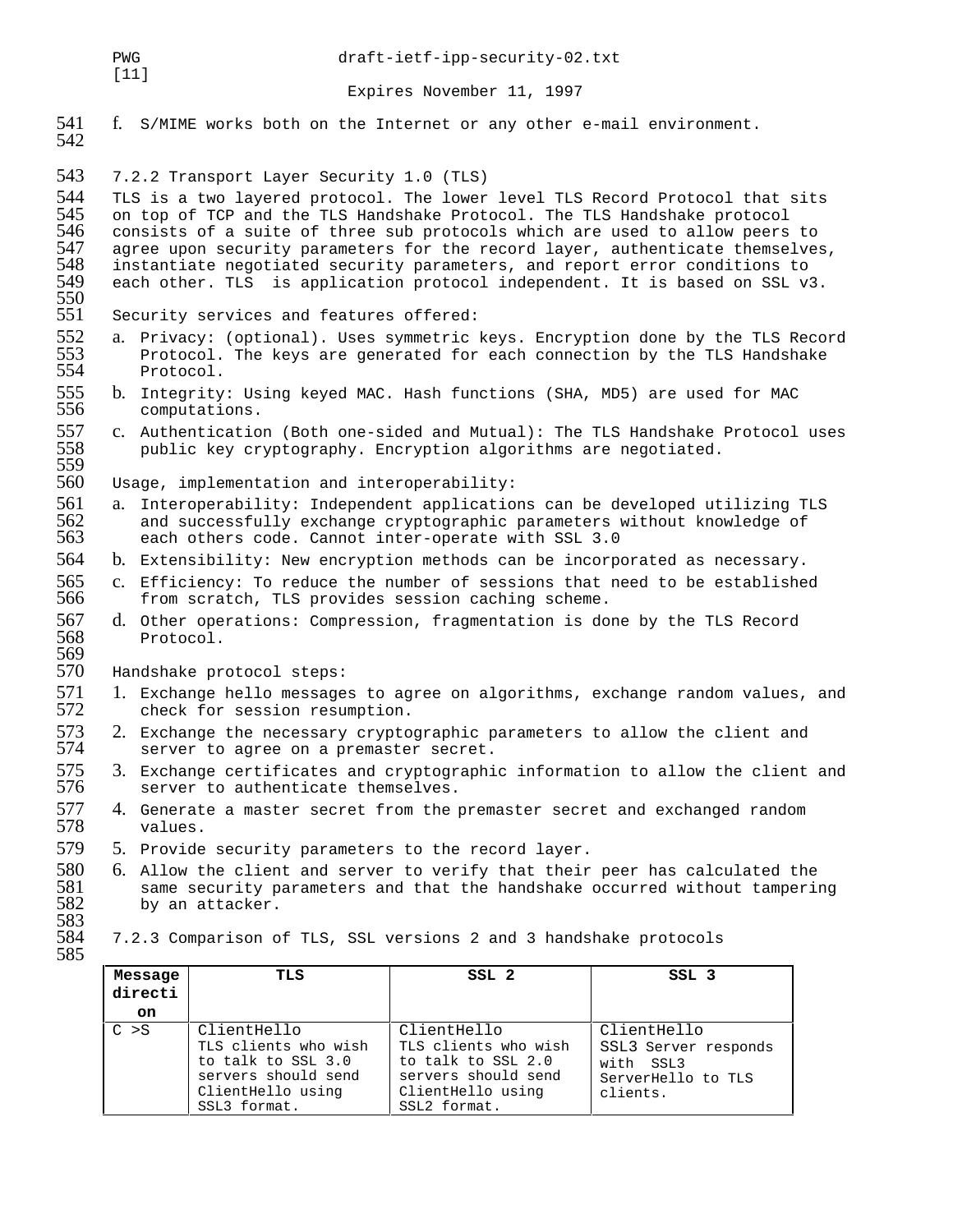| S > C      | ServerHello<br>Certificate*<br>ServerKeyExchange*<br>CertificateRequest*<br>ServerHelloDone | ServerHello                     | ServerHello<br>Certificate*<br>CertificateRequest*<br>ServerKeyExchange*<br>ServerHelloDone |
|------------|---------------------------------------------------------------------------------------------|---------------------------------|---------------------------------------------------------------------------------------------|
| $C \geq S$ | Certificate*<br>ClientKeyExchange<br>CertificateVerify*<br>[ChangeCipherSpec]<br>Finished   | ClientMasterKey<br>ClientFinish | Certificate*<br>ClientKeyExchange<br>CertificateVerify*<br>[ChangeCipherSpec]<br>Finished   |
| S > C      | [ChangeCipherSpec]<br>Finished                                                              | ServerVerify<br>ServerFinish    | [ChangeCipherSpec]<br>Finished                                                              |
| > S        | Application Data                                                                            | Application Data                | Application Data                                                                            |

586<br>587 587 Note: The https protocol uses port 443 regardless of which security protocol<br>588 version (TLS, SSL2, SSL3) it is using. 588 version (TLS, SSL2, SSL3) it is using.<br>589 Star (\*) indicates optional messages. Star (\*) indicates optional messages. 590<br>591 7.2.4 SASL (Simple Authentication and Security Layer) 592<br>593 593 SASL provides a method for adding authentication support to connection-based<br>594 protocols. A command for identifying and authenticating a user and for 594 protocols. A command for identifying and authenticating a user and for 595 (optionally) negotiating a security layer for subsequent protocol interactions<br>596 is included with a protocol. is included with a protocol. 597<br>598 598 Security services and features offered:<br>599 (These are layers that SASL would call. (These are layers that SASL would call. One of these could be selected.) 600 1. No security 601 2. Integrity 602 3. Privacy 603<br>604 Security mechanisms: 605 1. Kerberos 606 2. GSS-API 607 3. S/Key 608 Handshaking protocol: 610 1. Client sends data 611 **2.** Server returns success\* with additional data (challenge). **3.** Multiple authentication (s)\* (Only one - the latest security layer exists during multiple authentication). during multiple authentication). 614 **4.** Registration procedures.\* 615 616 Note: SASL is not relevant for HTTP based protocols, but could be relevant to 617 IPP, if IPP decides to define an IPP specific protocol. IPP, if IPP decides to define an IPP specific protocol. 618 619 6.3.5 Digest Access Authentication (rfc2069) 620 621 Digest Access Authentication is a proposed standard for weak authentication in 622 HTTP 1.1. It is intended as a replacement for Basic Access Authentication 622 HTTP 1.1. It is intended as a replacement for Basic Access Authentication  $623$  found in HTTP 1.0. While Digest authentication is on the weak end of the 623 found in HTTP 1.0. While Digest authentication is on the weak end of the  $624$  security spectrum, it is a considerable improvement over the completely 624 security spectrum, it is a considerable improvement over the completely insecure Basic authentication. insecure Basic authentication. 626<br>627 627 Security services and features offered:<br>628 a. Client Authentication is provided f a. Client Authentication is provided for by a client username/password pair.

[12]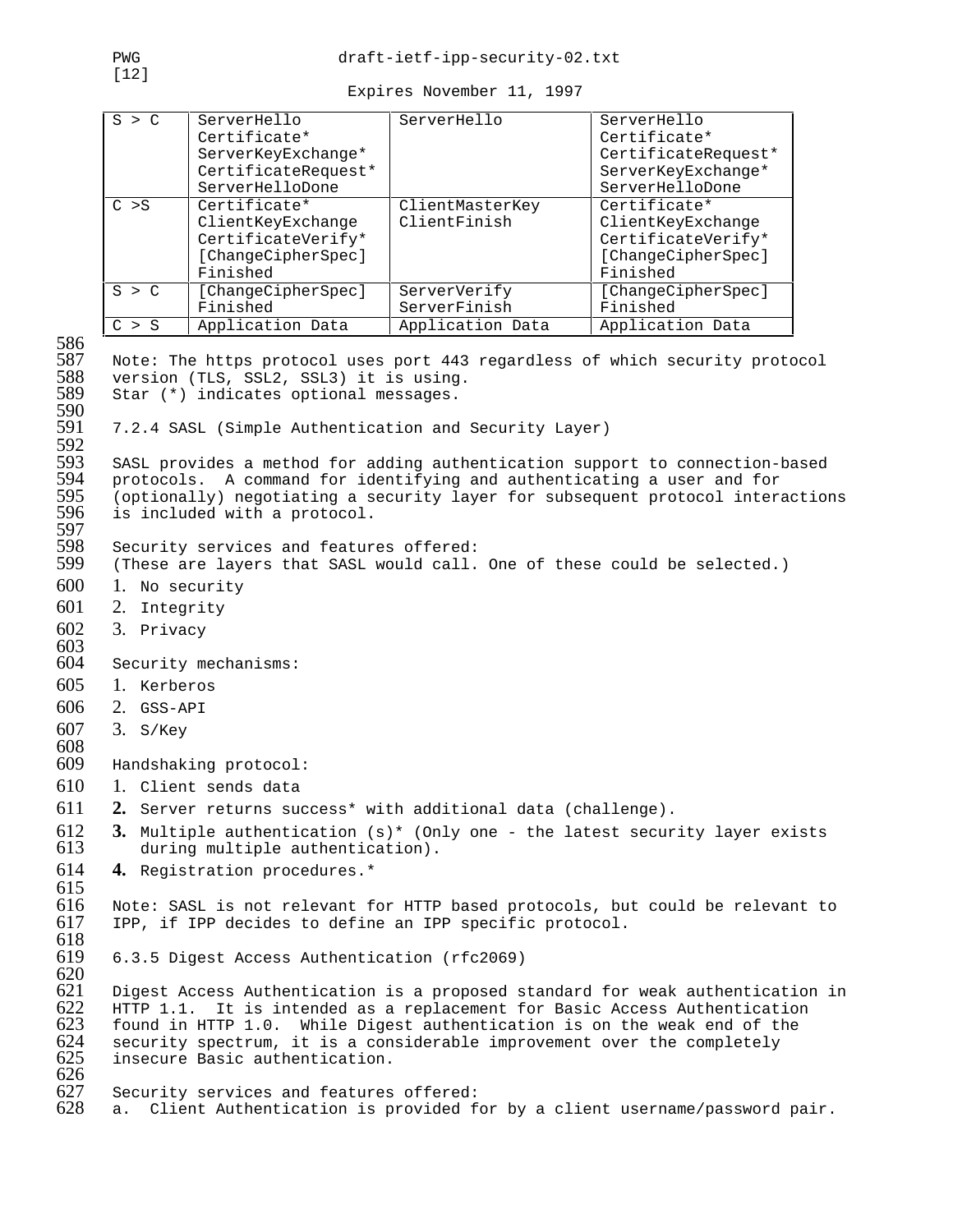PWG draft-ietf-ipp-security-02.txt

Expires November 11, 1997

629 A hash of the username/password (and other information) is sent from the 630 client to the server. How the username/password is created is outside the  $630$  client to the server. How the username/password is created is outside the  $631$  protocol. 631 protocol.<br>632 b. Integ 632 b. Integrity (optional) is provided for by a hash of the entity body,<br>633 username/password, selected entity headers (and other information). T 633 username/password, selected entity headers (and other information). This can<br>634 be done on either messages from the client or from the server. 634 be done on either messages from the client or from the server.<br>635 c. By default, the hash uses MD5. However, there are provisi 635 c. By default, the hash uses MD5. However, there are provisions for other 636 algorithms. 636 algorithms.<br>637 d. Digest 637 d. Digest authentication is vulnerable to replay attacks, man-in-the-middle 638 attacks, server spoofing, and attacks on the stored password on the server. 638 attacks, server spoofing, and attacks on the stored password on the server.<br>639 Well chosen implementations can minimize, but not eliminate the vulnerabili Well chosen implementations can minimize, but not eliminate the vulnerability. 640<br>641 641 Usage, implementation and interoperability:  $642$  a. This is used by web servers and clients to pass authentication  $643$  information. 643 information.<br>644 b. This is 644 b. This is a proposed feature addition to HTTP 1.1. As such, it is limited  $645$  to HTTP 1.1 implementations (currently a small number). 645 to HTTP 1.1 implementations (currently a small number).<br>646 c. Different implementations have proven interoperable c. Different implementations have proven interoperable. 647<br>648 648 Handshake protocol steps: 649 a. Client asks for an access-protected object and an acceptable Authorization  $650$  header is not sent.<br> $651$  b. The Server respe 651 b. The Server responds with a "401 Unauthorized" status code, and a 652 WWW-Authenticate header. The header has the fields:<br>653  $*$  realm - a string indicating the context for the 653  $*$  realm - a string indicating the context for the authorization  $654$   $*$  domain [optional] - a list of URIs the authentication is used 654  $*$  domain [optional] - a list of URIs the authentication is used for 655  $*$  nonce - a data string used in authentication 655 \* nonce - a data string used in authentication<br>656 \* opaque [optional] - a data string supplied by 656  $*$  opaque [optional] - a data string supplied by the server 657  $*$  stale [optional] - a flag indicating the previous effort 657  $*$  stale [optional] - a flag indicating the previous effort used a stale 658 nonce 658 nonce<br>659 \* 659  $\cdot$  \* algorithm [optional] - a token indicating the hash algorithm to use 660  $\cdot$  c. The Client then asks the User for the username/password (if needed).  $660$  c. The Client then asks the User for the username/password (if needed). It  $661$  then calculates the needed information and retries the request with a then calculates the needed information and retries the request with a 662 Authorization header. The header has the fields:<br>663  $*$  username - the string supplied by the user  $663$  \* username - the string supplied by the user  $664$  \* realm - the value supplied by the server  $664$  \* realm - the value supplied by the server  $665$  \* nonce - the value supplied by the server  $665$  \* nonce - the value supplied by the server  $666$  \* uri - the URI requested 666 \* uri - the URI requested<br>667 \* response - the response 667 \* response - the response hash (see below)<br>668 \* digest [optional] - the digest hash (see  $668$  \* digest [optional] - the digest hash (see below), used for integrity  $669$  checking  $669$  checking<br> $670$  \* alge  $670$  \* algorithm [optional] - the algorithm used<br> $671$  \* opaque - the value supplied by the server  $671$  \* opaque - the value supplied by the server  $672$  d. If authorization is granted, the Server re  $672$  d. If authorization is granted, the Server responds with result of query,<br> $673$  optionally including a AuthenticationInfo header. The header has the fiel 673 optionally including a AuthenticationInfo header. The header has the fields:<br>674  $\cdot$  \* nextnonce [optional] - the nonce the client should use for the next  $674$  \* nextnonce [optional] - the nonce the client should use for the next  $675$  request 0/5 request<br>676 \* di  $676$  \* digest [optional] - the digest hash (see below) used for integrity checking. checking. 678 Calculation of hashes 680<br>681 681 The response hash uses the values of username, realm, password, nonce, HTTP 682 method, and URI. It is calculated by: 682 method, and URI. It is calculated by:<br>683 response = Hash(Hash(A1) ":" nonce " 683 response = Hash(Hash(A1) ":" nonce ":" Hash(A2)) 684 A1 = username ":" realm ":" password 685 A2 = method ":" URI 686 687 The digest hash uses the values of username, realm, password, nonce, HTTP 688 method, date, URI, content-type, content-length, content-encoding, method, date, URI, content-type, content-length, content-encoding,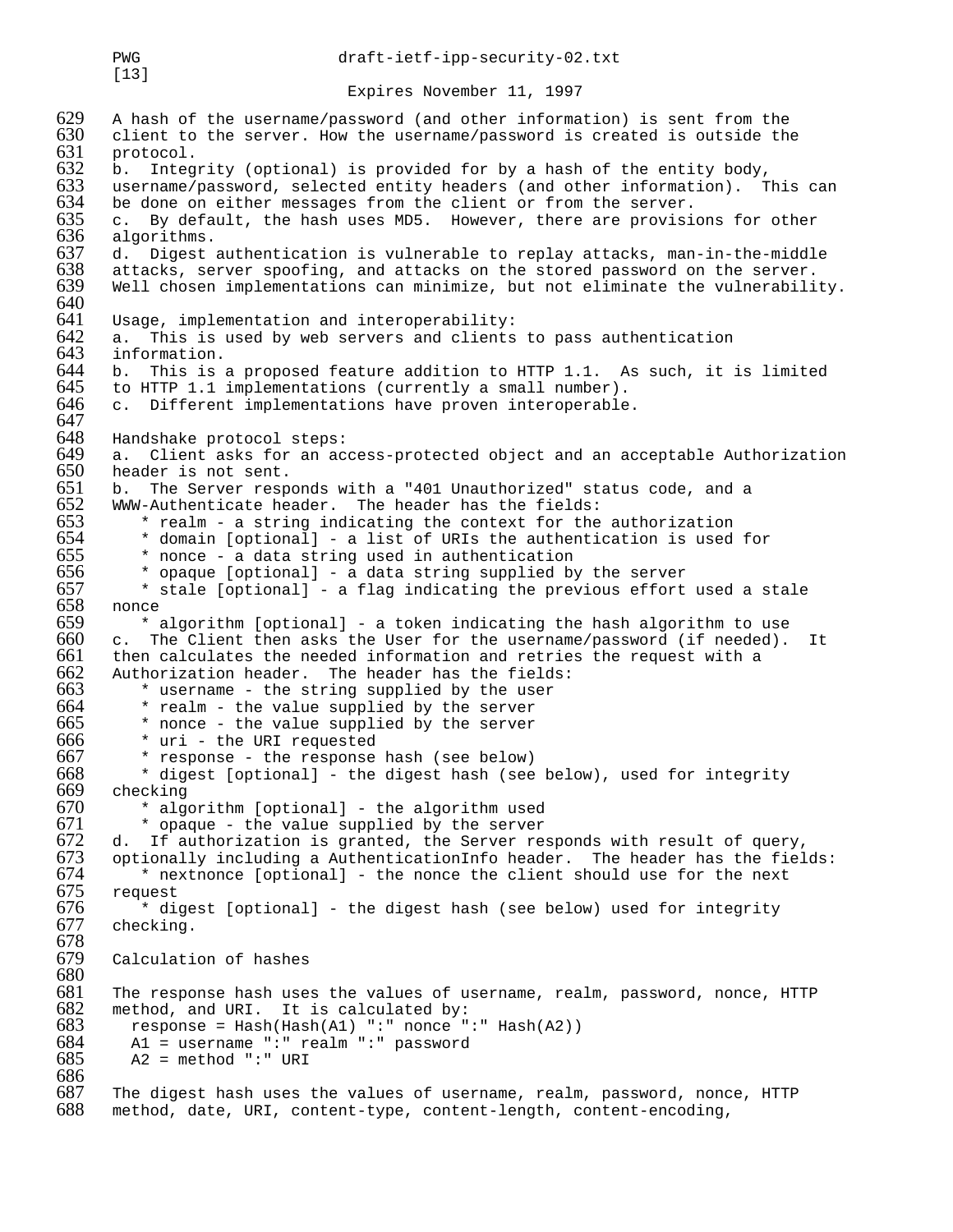|                                                                    | PWG<br>$[14]$                         |                                                                                                                                                                                                                                                                                                                                                                                                                                   | draft-ietf-ipp-security-02.txt |                                                                                |
|--------------------------------------------------------------------|---------------------------------------|-----------------------------------------------------------------------------------------------------------------------------------------------------------------------------------------------------------------------------------------------------------------------------------------------------------------------------------------------------------------------------------------------------------------------------------|--------------------------------|--------------------------------------------------------------------------------|
|                                                                    |                                       |                                                                                                                                                                                                                                                                                                                                                                                                                                   | Expires November 11, 1997      |                                                                                |
| 689<br>690<br>691<br>692<br>693<br>694<br>695<br>696<br>697<br>698 | Hash(entity-body))<br>8.0 References: | last-modified, expires, and the entity body. The values of content-type,<br>the HTTP headers, and are blank if not defined. The digest hash can be sent<br>by either the client or the server. The digest hash is calculated by:<br>digest = Hash(Hash(A1) ":" nonce ":" method ":" date ":" entity-info ":"<br>entity-info = Hash(URI ":" content-type ":" content-length ":"<br>content-encoding ":" last-modified ":" expires) |                                | content-length, content-encoding, last-modified and expires are all taken from |
| 699<br>700<br>701                                                  |                                       | A. Freier, P. Karlton and P. Kocher, "The SSL Protocol Version 3.0",<br>Internet Draft <draft-freier-ssl-version3-01.txt>, March 1996.</draft-freier-ssl-version3-01.txt>                                                                                                                                                                                                                                                         |                                |                                                                                |
| 702<br>703<br>704                                                  |                                       | K. Hickman and T. Elgamal, "The SSL Protocol", Internet Draft <draft-<br>hickman-netscape-ssl-01.txt&gt; (deleted), February 1995.</draft-<br>                                                                                                                                                                                                                                                                                    |                                |                                                                                |
| 705<br>706<br>707                                                  |                                       | X.500: The Directory -- Overview of Concepts, Models, and Service, CCITT<br>Recommendation X.500 and , December, 1988.                                                                                                                                                                                                                                                                                                            |                                |                                                                                |
| 708<br>709<br>710<br>711                                           |                                       | W. Yeong, T. Howes, and S. Kille, "Lightweight Directory Access Protocol",<br>RFC 1777, 03/28/1995. (Work is also underway in the IETF to produce an<br>extended version of LDAP.)                                                                                                                                                                                                                                                |                                |                                                                                |
| 712<br>713                                                         |                                       | R. Rivest., The MD5 Message-Digest Algorothm, RFC 1321, April 1992.                                                                                                                                                                                                                                                                                                                                                               |                                |                                                                                |
| 714<br>715<br>716<br>717                                           | October 22, 1996.                     | Work in Progress, Internet Draft <draft-ietf-asid-ldapv3-protocol-03.txt>,</draft-ietf-asid-ldapv3-protocol-03.txt>                                                                                                                                                                                                                                                                                                               |                                | M. Wahl, T. Howes, S. Kille, "Lightweight Directory Access Protocol (v3)",     |
| 718<br>719<br>720<br>721                                           | Jan 1997.                             | J. Franks, P. Hallam-Baker, J. Hostetler, P. Leach, A. Luotonen, E. Sink,                                                                                                                                                                                                                                                                                                                                                         |                                | L. Stewart, "An Extension to HTTP: Digest Access Authentication", RFC-2069,    |
| 722<br>723<br>724                                                  | 00.txt", Sep. 1996.                   | • S. Dusse, "S/MIME Message Specification", <draft-dusse-mime-msg-spec-< td=""><td></td><td></td></draft-dusse-mime-msg-spec-<>                                                                                                                                                                                                                                                                                                   |                                |                                                                                |
| 725<br>726<br>727                                                  |                                       | J. Myers, "Simple Authentication and Security Layer (SASL)", <draft-myers-<br>auth-sasl-10.txt&gt;, April 1997.</draft-myers-<br>                                                                                                                                                                                                                                                                                                 |                                |                                                                                |
| 728<br>729<br>730<br>731                                           | March 24, 1997.                       | T. Dierks, C. Allen, "The TLS Protocol", <draft-ietf-tls-protocol-02.txt>,</draft-ietf-tls-protocol-02.txt>                                                                                                                                                                                                                                                                                                                       |                                |                                                                                |
|                                                                    |                                       |                                                                                                                                                                                                                                                                                                                                                                                                                                   |                                |                                                                                |